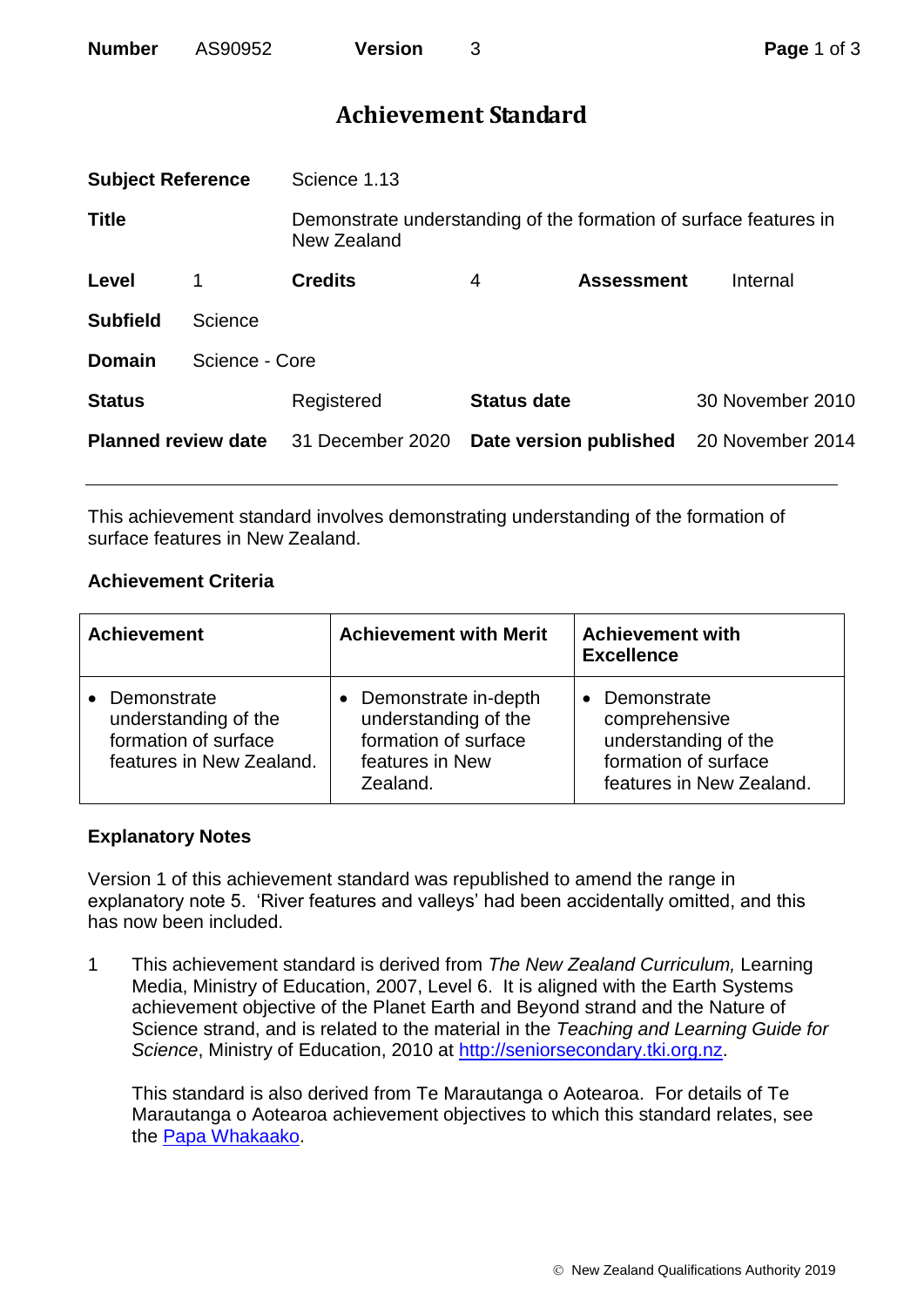- 2 *Demonstrate understanding* involves describing selected external and/or internal processes and the formation of surface features in New Zealand using information, visual representations and data.
- 3 *Demonstrate in-depth understanding* involves explaining selected external and/or internal processes and the formation of surface features in New Zealand using information, visual representations and data.
- 4 *Demonstrate comprehensive understanding* involves explaining thoroughly links between selected external and/or internal processes and the formation of surface features in New Zealand using information, visual representations and data. It may involve elaborating, applying, justifying, relating, evaluating, comparing and contrasting, and analysing.
- 5 *Surface features* may include one or more local and/or national features such as:
	- volcanoes and/or volcanic features
	- limestone formations such as caves, sink holes
	- sand dunes and dune lakes
	- landslides
	- glacial features and valleys
	- river features and valleys
	- fiords, drowned river valleys
	- mountain ranges such as the Southern Alps, Kaikoura Mountains, Tararua **Ranges**
	- the Alpine Fault and other major fault lines.
- 6 External processes may be selected from:
	- erosion and weathering as caused by wind, ice, water, animal and plant action, human action, sea level changes.
- 7 Internal processes may be selected from:
	- formation of volcanoes or mountains due to collisions between the Pacific plate and Australian plates
	- lateral movement along tectonic plate boundaries
	- formation of volcanoes by hot spots
	- movement along fault lines, folding, faulting, and uplift
	- land movement due to earthquakes.
- 8 Conditions of Assessment related to this achievement standard can be found at [http://ncea.tki.org.nz/Resources-for-Internally-Assessed-Achievement-Standards.](http://ncea.tki.org.nz/Resources-for-Internally-Assessed-Achievement-Standards)

## **Replacement Information**

This achievement standard replaced unit standard 6358.